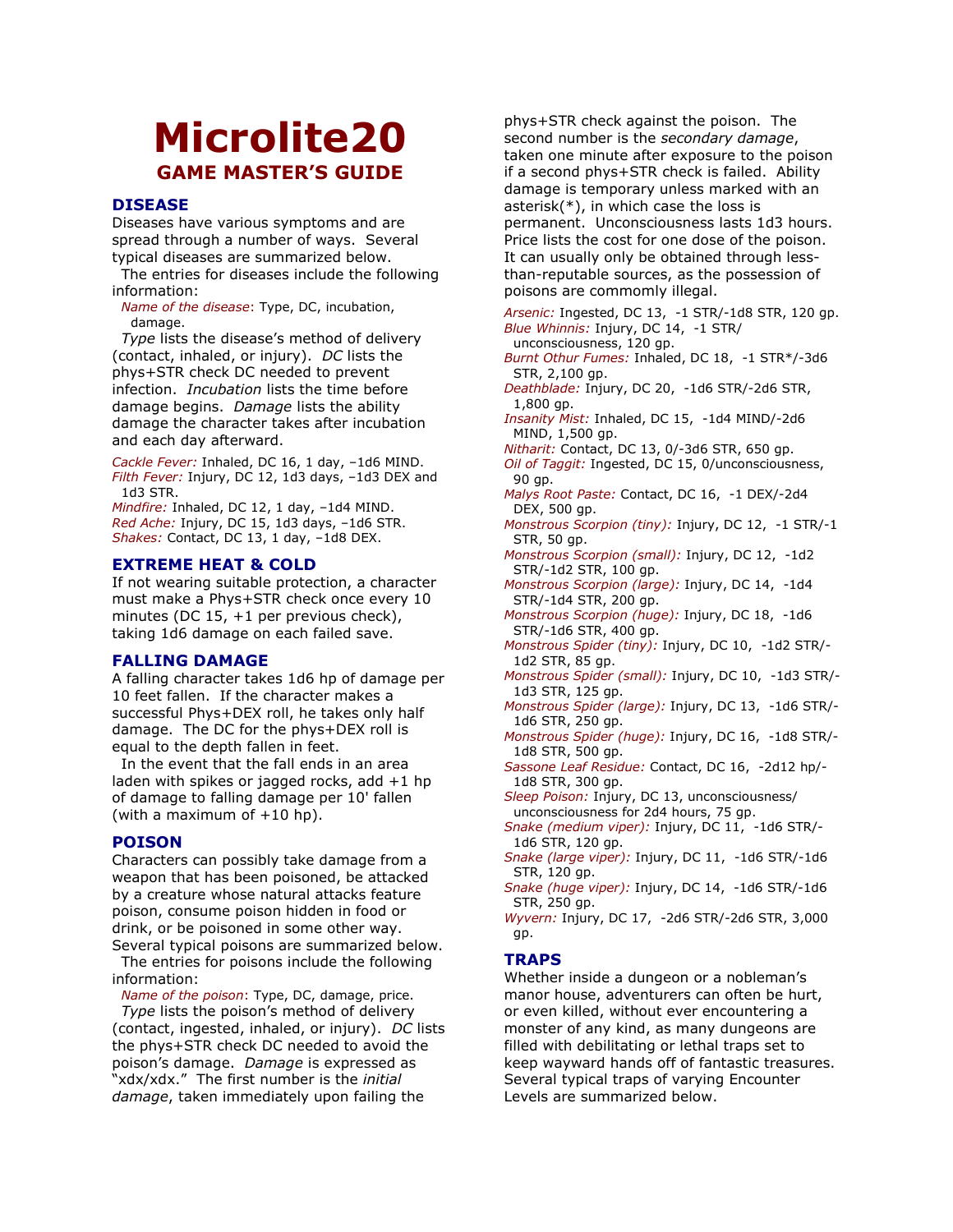The entries for traps include the following information:

Type of trap: Attack (damage), Save DC, Search DC, Disable DC.

Type lists the trap used and the effect it has. Attack shows the traps attack bonus or type of effect. Damage shows the amount and type of damage the trap deals. Save DC lists the phys+DEX check DC needed to either avoid the trap entirely, or to take only 1/2 the listed damage (if this is possible). Search DC lists the DC for the know+MIND check necessary to find the trap without triggering it. Disable DC lists the DC for the sub+DEX check necessary to disarm the trap safely.

## **EL1 Traps**

Basic Arrow Trap: Atk +10 (1d6, arrow); Search know+MIND DC 20, Disable sub+DEX DC 20.

Camouflaged Pit Trap: 10 ft. deep (1d6, fall); Save DC 15 to avoid; Search DC 24, Disable DC 20.

Poison Dart Trap: Atk +8 (1d4 plus poison, dart); Search DC 20, Disable DC 18.

## **EL2 Traps**

Burning Hands Trap: spell effect (1d4, fire); Save DC 11 for 1/2 damage; Search DC 26, Disable DC 26.

Large Net Trap: Atk +5 (-); Save DC 14 to avoid; Search DC 20, Disable DC 25.

Pit Trap: 40 ft. deep (4d6, fall); Save DC 20 to avoid; Search DC 20, Disable DC 20.

#### **EL3 Traps**

Fire Trap: spell effect (1d4+3, fire); Save DC 13 for 1/2 damage; Search DC 27, Disable DC 27.

Pit Trap: 60 ft. deep (6d6, fall); Save DC 20 to avoid; Search DC 20, Disable DC 20.

Poisoned Arrow Trap: Atk +12 (1d8 plus poison, arrow); Search DC 19, Disable DC 15.

## **EL4 Traps**

Lightning Bolt Trap: spell effect (5d6, electricity); Save DC 14 for 1/2 damage; Search DC 28, Disable DC 28.

Spiked Pit Trap: 60 ft. deep (6d6, fall), Atk +10 (1d4 each, 1d4 spikes); Save DC 20 to avoid; Search DC 20, Disable DC 20.

Wall Scythe Trap: Atk +20 (2d4+8, scythe); Search DC 21, Disable DC 18.

#### **EL5 Traps**

Falling Block Trap: Atk +15 (6d6, slam); Search DC 25, Disable DC 17.

Fireball Trap: spell effect (1d4+7, fire); Save DC 16 for 1/2 damage; Search DC 29, Disable DC 29.

Poisoned Wall Spikes: Atk +16 (1d8+4 plus poison, spikes); Search DC 17, Disable DC 21.

## **EL6 Traps**

Compacting Room Trap: walls move together (12d6, crush); Search DC 20, Disable DC 22.

Lightning Bolt Trap: spell effect (10d6, electricity); Save DC 14 for 1/2 damage; Search DC 28, Disable DC 28.

Spiked Pit Trap: 100 ft. deep (10d6, fall), Atk +10 (1d4+5 each, 1d4 spikes); Save DC 20 to avoid; Search DC 20, Disable DC 20.

#### **EL7 Traps**

Black Tentacles Trap: spell effect (tentacles) Atk +7 (1d6+4 each, 1d4+7 tentacles); Search DC 29, Disable DC 29.

Chain Lightning Trap: spell effect (11d6 to nearest target +5d6 each to up to 11 secondary targets, electricity); Save DC 19 for 1/2 damage; Search DC 31, Disable DC 31.

Well-camouflaged Pit Trap: 70 ft. deep (7d6, fall); Save DC 25 to avoid; Search DC 27, Disable DC 18.

#### **EL8 Traps**

Destruction Trap: spell effect (death); Save DC 20 (phys+STR) for 10d6 damage; Search DC 32, Disable DC 32.

Power Word Stun Trap: spell effect (stun 2d4 rounds); Search DC 32, Disable DC 32.

Well-camouflaged Pit Trap: 100 ft. deep (10d6, fall); Save DC 20 to avoid; Search DC 27, Disable DC 18.

## **EL9 Traps**

Dropping Ceiling: ceiling moves down (12d6, crush); Search DC 20, Disable DC 16.

Incendiary Cloud Trap: spell effect (4d6/round for 15 rounds, fire); Save DC 22 for 1/2 damage; Search DC 33, Disable DC 33.

Wide-mouthed Spiked Pit with Poisoned Spikes: 70 ft. deep (7d6, fall), Atk  $+10$  (1d4+5 plus poison each, 1d4 spikes); Save DC 20 to avoid; Search DC 20, Disable DC 20.

## **EL10 Traps**

Crushing Room: walls move together (16d6, crush); Search DC 22, Disable DC 20.

Crushing Wall Trap: Atk automatic (18d6, crush); Search DC 20, Disable DC 25.

Energy Drain Trap: Atk +8 (2d4 negative levels for 24 hours); Save DC 23 to avoid; Search DC 34, Disable DC 34.

## \*\*\*\*\*

# **WHEN IN DOUBT...REMEMBER**

Whenever the players want to try something that goes around, through, or above and beyond the rules as written, you can always use the "GM's Friend"...the 50% chance.

Have them roll whatever check seems most appropriate. A roll of 1-10 is a failure, a roll of 11-20 is a success. If you feel that the situation warrants that you favor them, assign a +2 bonus to their roll. If the situation determines that they be hindered, then assign  $a - 2$  penalty.